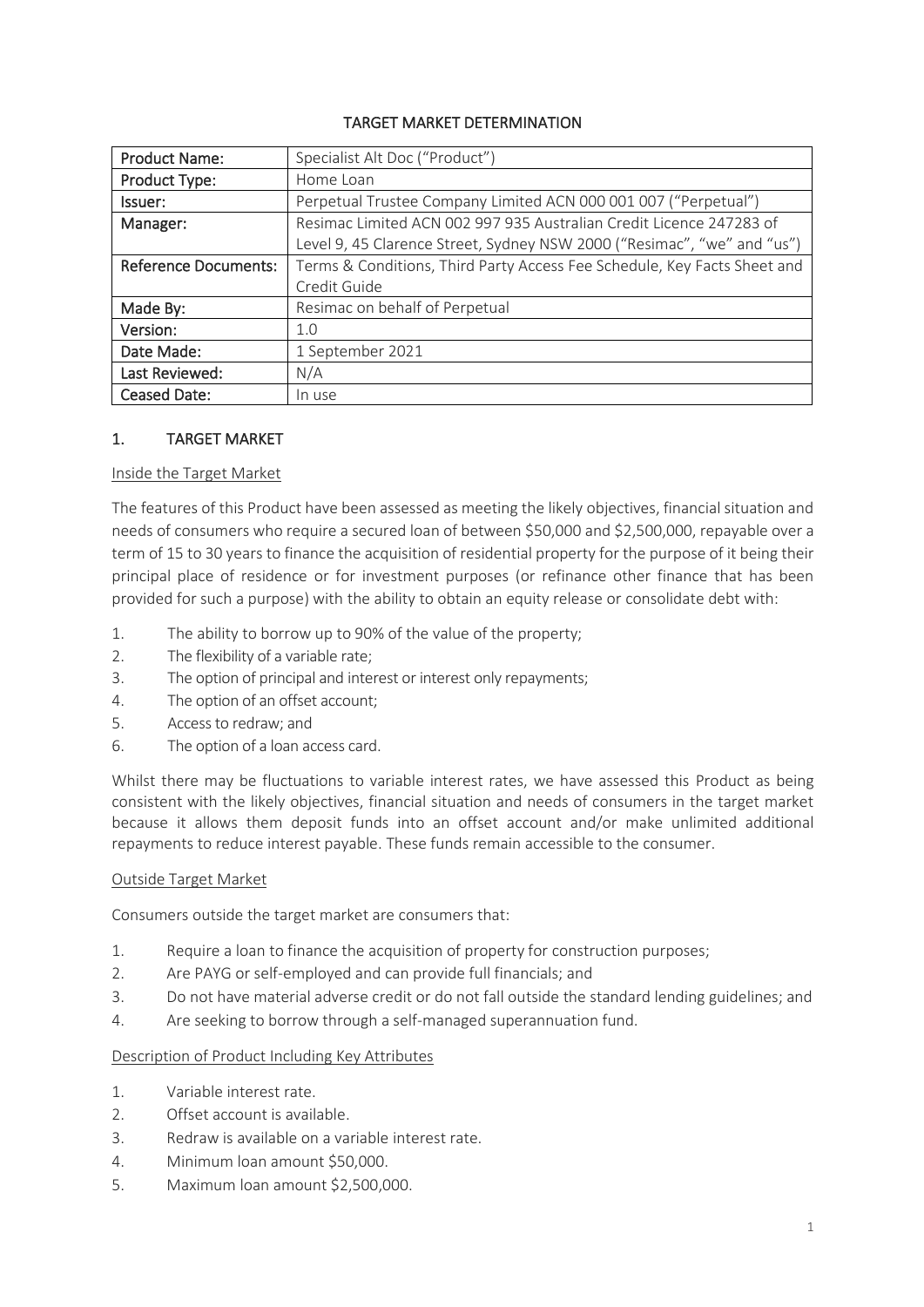- 6. Maximum loan term 30 years.
- 7. Maximum Loan to Valuation Ratio (LVR) is 90%.
- 8. Repayment options:
	- a) principal and interest for Owner Occupied;
	- b) interest only for owner occupied to a maximum 80% LVR; and
	- c) principal and interest and interest only for Investment.
- 9. Repayment frequency for principal and interest repayments weekly, fortnightly or monthly.
- 10. Repayment frequency for interest only monthly.
- 11. Valuation fee is payable.
- 12. Settlement fee is payable.
- 13. Risk fee may be payable.

## Note that exceptions may be made to the above on a case by case basis.

## 2. DISTRIBUTION CHANNELS & CONDITIONS

The Product can only be distributed by accredited intermediaries.

The Product can also only be distributed by:

- 1. Accredited mortgage brokers subject to a best interests duty and related obligations, directly to consumers ("Broker Direct Channel");
- 2. Mortgage brokers subject to a best interests duty and related obligations, through accredited aggregators, to consumers ("Broker Channel"); and
- 3. Accredited
	- a) mortgage originators directly to consumers; or
	- b) mortgage brokers subject to a best interests duty and related obligations, through accredited mortgage originators, directly to consumers ("MO Channel").

The distribution channels and conditions are appropriate because:

- 1. The Product has a wide target market;
- 2. Accredited mortgage brokers via the Broker Direct Channel and Broker Channel are subject to a higher duty under a best interests duty to ensure that the Product is in the best interests of the particular consumer;
- 3. We rely on existing distributors, methods, controls and supervision already in place; and
- 4. Our application and approval process has controls in place to flag consumers who may be outside the target market.

## 3. REVIEW TRIGGERS

The following review triggers would reasonably suggest that the target market determination may no longer be appropriate:

- 1. A significant dealing of the Product to consumers outside the target market occurs;
- 2. Material changes are made to the Product terms and conditions, other than changes to variable interest rates and consequential changes to repayments;
- 3. A 30% increase in monthly complaint volume for the Product as compared to the average monthly complaint volume for the Product for the prior 6 months; and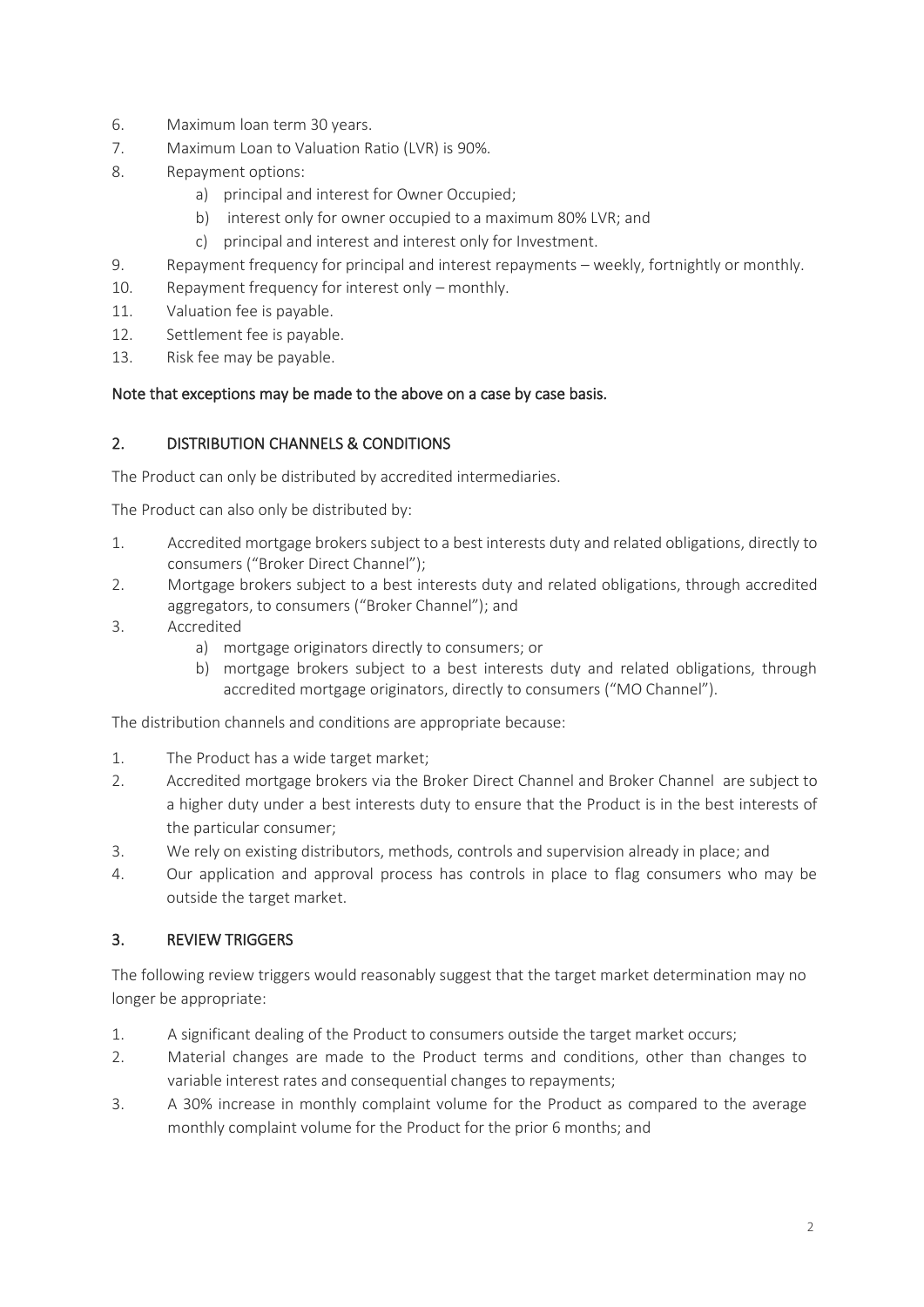4. A 30% increase in the refinance rate within 6 months of settlement for the Product as compared to the average monthly refinance rate within 6 months of settlement for the Product for the prior 6 months.

# 4. REVIEW PERIOD

An initial review of this target market determination will occur within 12 months of the date of this target market determination. This target market determination is then to be reviewed at least every 12 months.

## 5. INFORMATION REPORTING

Table 5.1 below sets out the information which we require to be reported to us in respect of the Product by persons who engage in retail distribution conduct in respect of the Product. Unless otherwise stated, the first reporting period commences on the date this target market determination is made and each subsequent reporting period commences at the end of the prior reporting period.

| Information required to be<br>reported                                                                                                                                                                          | Who is required to<br>report?                                                                                                                                                                                                                                                                                                                                                                                                                       | How<br>frequently is a<br>report<br>required<br>(reporting<br>period)?                                 | How will the report be made?                                                           |
|-----------------------------------------------------------------------------------------------------------------------------------------------------------------------------------------------------------------|-----------------------------------------------------------------------------------------------------------------------------------------------------------------------------------------------------------------------------------------------------------------------------------------------------------------------------------------------------------------------------------------------------------------------------------------------------|--------------------------------------------------------------------------------------------------------|----------------------------------------------------------------------------------------|
| Significant dealing(s)<br>(Date or date range of the<br>significant dealing(s) and<br>description of the<br>significant dealing (e.g.,<br>why it is not consistent<br>with the target market<br>determination)) | Head of Product &<br>Commercial<br>Operations for<br>significant dealings<br>identified by us in<br>relation to the<br>Product<br><b>Brokers</b> for<br>significant dealings<br>identified by them<br>in relation to the<br>Product<br>Aggregators for<br>significant dealings<br>identified by them<br>in relation to the<br>Product<br>Mortgage<br>originators for<br>significant dealings<br>identified by them<br>in relation to the<br>Product | As soon as<br>practicable,<br>and in any case<br>within 10<br>business days<br>after becoming<br>aware | By email to the Head of<br>Compliance & Enterprise Risk<br>(compliance@resimac.com.au) |
| Material changes to the<br>Product terms and<br>conditions                                                                                                                                                      | Head of Product &<br>Commercial<br>Operations                                                                                                                                                                                                                                                                                                                                                                                                       | As soon as<br>practicable                                                                              | By email to the Head of<br>Compliance & Enterprise Risk<br>(compliance@resimac.com.au) |

Table 5.1